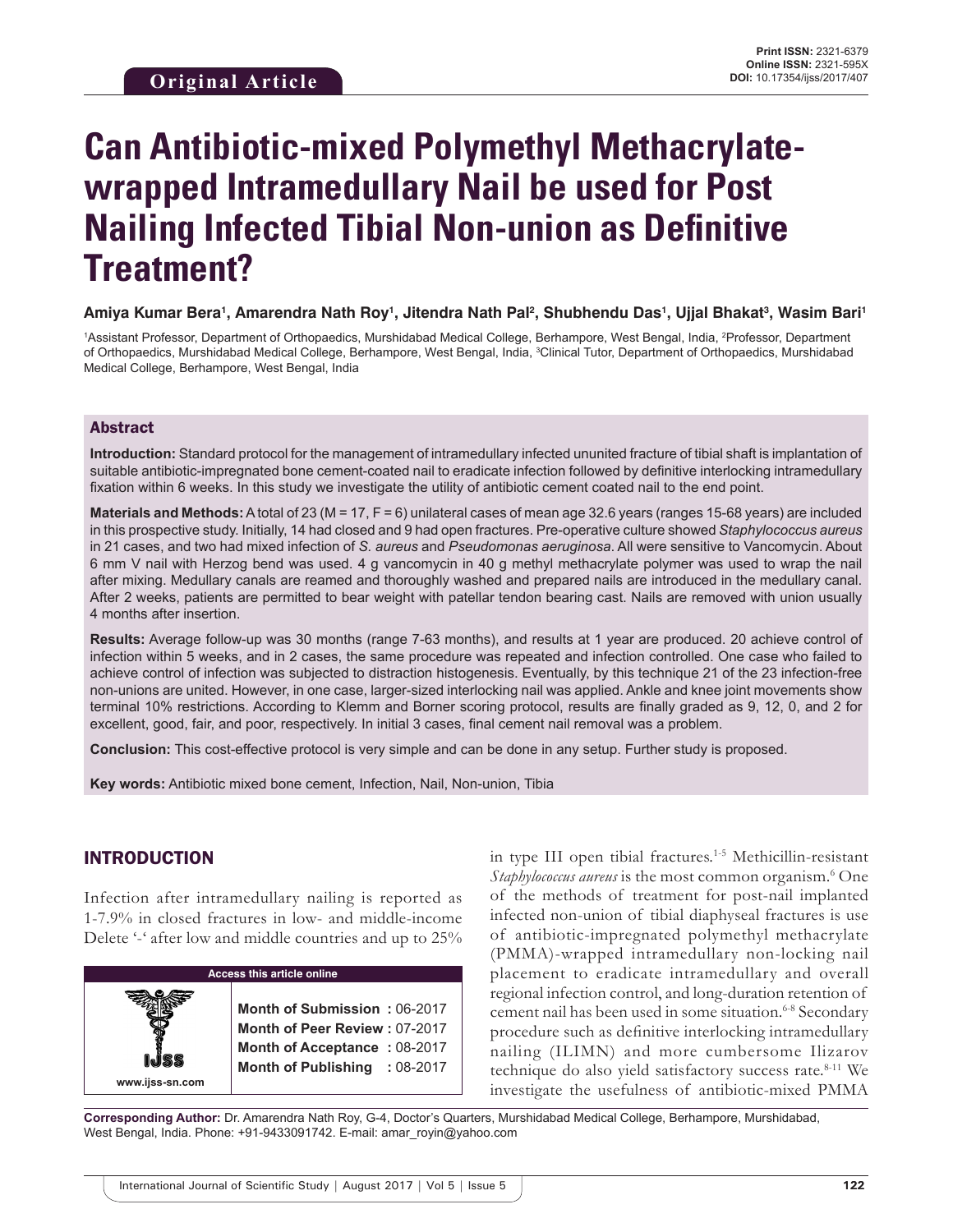bone cement-wrapped nail as method of definitive treatment in such situation to avoid two more operations.

## MATERIALS AND METHODS

In this prospective case series, a study conducted in a newly recognized rural Murshidabad Medical College of eastern India during January 2011-June 2017 includes 23 ( $M = 17$ ,  $F = 6$ ) unilateral cases. Mean age being 32.6 years (ranges 15-68 years) where right side was affected in 14 cases. Ethical committee approval and informed consent of participants are obtained duly. 11 of them was smoker, and 3 and 5 had diabetes and hypertension, respectively, and of them, 2 had combined diabetes and hypertension. Multiple ununited fractures of lower limbs, significant bone loss, and associated vascular or renal complications of diabetes are excluded from this study. 15 patients received initial treatment with ILIMN in other center. In 9 patients, initial injury was open fracture. Of them, 3 had reamed nail insertion during debridement within 24 h and other 6 had external fixation followed by ILIMN application within 5-21 days also from different centers. Two cases presented with broken nail (Table 1). Pre-operative pus culture isolated *S. aureus* in 19 cases, whereas in two cases, it was mixed infection with *Pseudomonas aeruginosa*. All were sensitive to vancomycin and 17 were sensitive to cefuroxime also. In remaining two cases, no organism can be isolated with repeated culture. Perioperative medullary material isolates *S. aureus* in 11 cases.

#### **Technique**

All the patients were subjected to prophylactic pre-operative cefuroxime 1500 mg intravenous twice daily since 1 day before operation. Previously, applied intact or broken nails are removed (Figure 1). Thorough intramedullary debridement is done in all cases. Canal is washed with normal saline during every increment of reaming up to 10.5 except the last. Extramedullary debridement was also added in 4 cases. The powder of a 40 g PMMA combination is mixed with 4 g vancomycin and prepared manually. In moldable state, it is wrapped to a "V"-shaped nail of appropriate length and allowed to harden and cooled (Figure 2). Thus, it became a cylindrical nail of 9-10 mm diameter which is confirmed by passing through a gauge. Surface irregularities are removed using rasp. The prepared nail is then placed in medullary canal with firm pressure but without hammering. Wound is then closed in layers, and affected limb is placed in bivalve above knee slabs for 2 weeks. After 2 weeks, the anterior slab is opened to remove stiches and reapplied for another 1-2 weeks when PTB cast is put and permitted to

| Table 1: Patient-related demographic data including course of treatment |    |                                  |              |                   |                          |                                 |                       |                                              |  |
|-------------------------------------------------------------------------|----|----------------------------------|--------------|-------------------|--------------------------|---------------------------------|-----------------------|----------------------------------------------|--|
|                                                                         |    | Sex-age Side Close/open Comorbid | conditions   | Date of<br>injury | Date of IM<br>nailing    | Date of PMMA nailing            | Date of<br><b>PTB</b> | Date of removal<br>of PTB                    |  |
| $M-32$                                                                  | L  | Close                            | Smoker       | 27.02.11          | 03.03.11                 | 17.04.12                        | 07.05.12              | 09.07.12                                     |  |
| $F-15$                                                                  | L  | Open                             |              | 14.04.11          | 14.04.11                 | 12.11.11 and 10.12.11           | 11.01.12              | 06.03.12                                     |  |
| $M-22$                                                                  | R  | Close                            |              | 11.09.11          | 17.09.11                 | 14.04.12                        | 04.05.12              | 01.08.12                                     |  |
| $M-37$                                                                  | R  | Close                            | Smoker       | 21.06.12          | 02.07.12 (open)          | 28.08.13                        | 12.09.13              | 11.12.13                                     |  |
| M-68                                                                    | R  | Open                             | DM/H'tensive | 07.09.12          | 12.09.12                 | 20.09.13                        | 19.10.13              | 06.01.14                                     |  |
|                                                                         |    |                                  |              |                   |                          |                                 |                       | Leg guard<br>16.02.14                        |  |
| $F-39$                                                                  | R  | Close                            | H'tensive    | 10.10.12          | 14.03.12                 | 02.06.12                        | 26.06.12              | 15.09.12                                     |  |
| $F-41$                                                                  | R  | Close                            |              | 22.05.13          | 23.05.13                 | 20.12.13                        | 05.01.14              | 09.03.14                                     |  |
| $M-27$                                                                  | L. | Open                             | Smoker       | 08.09.13          | 24.09.13 (nail<br>broke) | $26.03.14 +$ (surface beads BG) | 10.05.14              | 01.07.14                                     |  |
| $M-22$                                                                  | R  | Close                            | Smoker       | 01.12.13          | 03.12.13                 | 21.06.14                        | 11.07.14              | 13.09.14; (leg<br>quard 13.10.14)            |  |
| $M-24$                                                                  | L  | Open                             | Smoker       | 12.03.14          | 02.04.14 (nail<br>broke) | $13.07.14 +$ (surface beads BG) | 28.08.14              | 02.10.14                                     |  |
| $F-29$                                                                  | L  | Open                             |              | 21.07.14          | 09.08.14                 | 26.01.15                        | 20.02.15              | 19.05.15<br>non-union;<br>exchange nailing 0 |  |
| $M-53$                                                                  | L  | Close                            | H'tensive    | 13.01.15          | 15.01.15                 | 16.10.15                        | 30.10.15              | 20.01.16                                     |  |
| $M-32$                                                                  | R  | Close                            | Smoker       | 11.03.15          | 14.03.15                 | 12.10.15                        | 26.10.15              | 03.01.16                                     |  |
| $F-20$                                                                  | R  | Close                            |              | 19.03.15          | 23.03.15                 | 08.08.15                        | 27.08.15              | 04.12.15                                     |  |
| $M-31$                                                                  | R  | Open                             | Smoker       | 10.06.15          | 10.06.15                 | $13.09.15 +$ (surface beads BG) | 27.10.15              | 13.12.15                                     |  |
| $M-25$                                                                  | L  | Close                            | Smoker       | 17.06.15          | 19.06.15                 | 18.01.16                        | 03.02.16              | 21.04.16                                     |  |
| $F-28$                                                                  | L  | Open                             |              | 27.08.15          | 27.08.15                 | 22.01.16                        | 10.02.16              | 21.04.16                                     |  |
| $M-24$                                                                  | R  | Open                             |              | 03.09.15          | 13.09.15                 | 03.01.16                        | 15.01.16              | 30.03.16                                     |  |
| $M-33$                                                                  | R  | Close                            | Smoker       | 09.11.15          | 12.11.15                 | 11.06.16                        | 23.06.16              | 30.08.16                                     |  |
| M-55                                                                    | R  | Close                            | H'tensive    | 02.12.15          | 03.12.15                 | 07.06.16                        | 21.06.16              | 20.09.16                                     |  |
| $M-23$                                                                  | L. | Close                            | Smoker       | 03.03.16          | 06.03.16                 | 05.08.16                        | 19.08.16              | 14.10.16                                     |  |

PMMA: Poly methyl methacrylate, PTB: Patellar tendon bearing, M: Male, F: Female, R: Right, L: Left, BG: Bone graft, DM: Diabetes mellitus, H'tensive: Hypertensive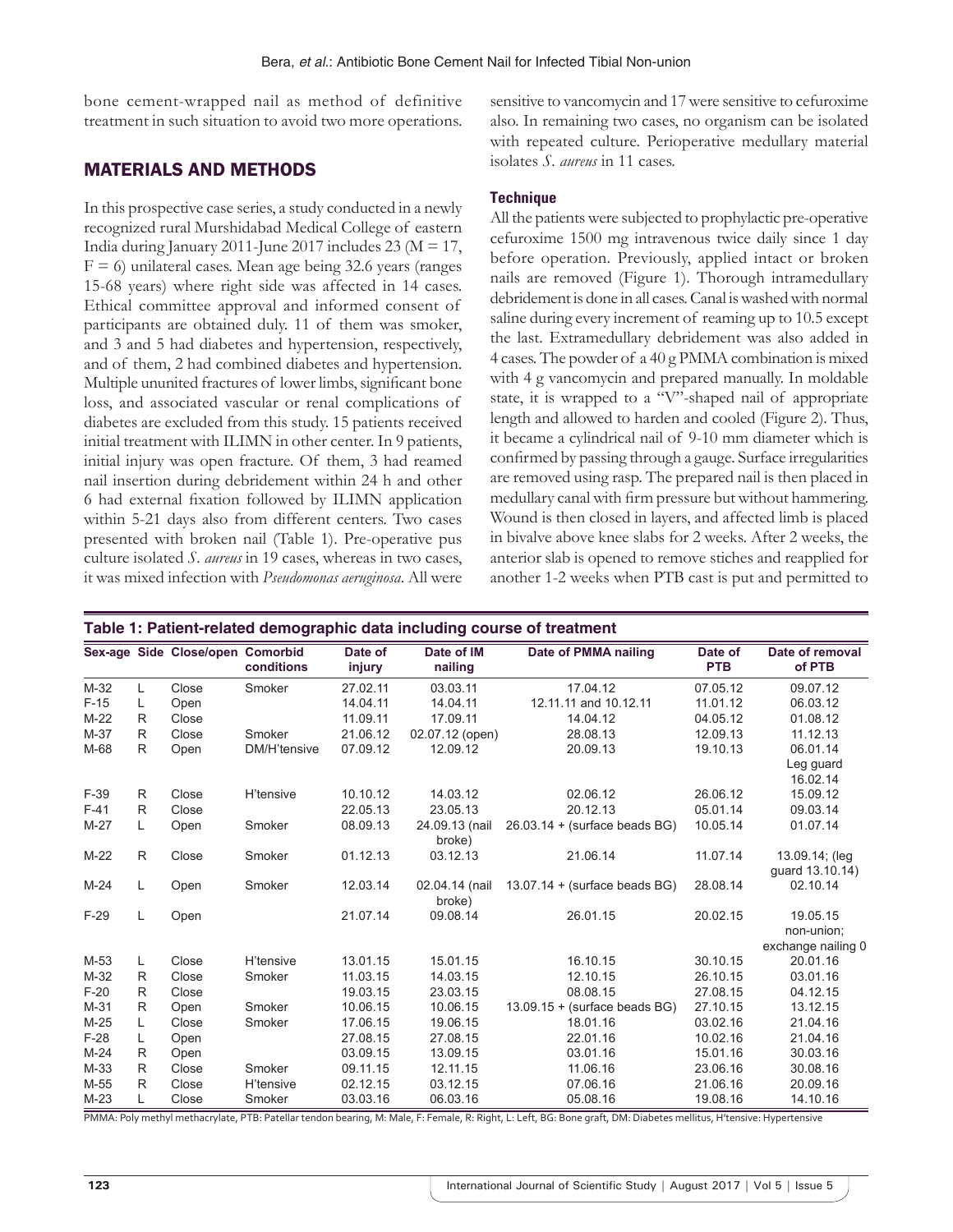

**Figure 1: X-ray of interlocking nailing done for open mid shaft tibial fracture, (a) anteroposterior and lateral views with features of intramedullary and surface infection, (b) focused view of the same**



**Figure 2: V-shaped nail with proximal Herzog bend, (a) before preparation, (b) after wrapping with antibiotic-mixed polymethyl methacrylate bone cement**

bear weight from partial to full at 2 months post-operatively. Cast discarded after 2-3 months, and ankle mobilizing exercises started (Figure 3). The PMMA-impregnated nail is removed after 3-5 months when the fracture adequately consolidated (Figure 4). In two cases, after 4 and 5 weeks, same procedure was repeated to control infection. Another 4 cases with more aggressive stage II osteomyelitis with softtissue infection surface debridement as well as removal of sequestrum and antibiotic cement beads are placed. Surface beads were removed after 4weeks with control of infection, and at that time, cancellous autologous bone grafts were applied where there was partial cortical bone loss. In 2 cases with delayed consolidation beyond 3 months of PTB application, it is replaced with a leg guard for additional 4-6 weeks (Table 1).

### RESULTS

Patients are followed up with removal of PTB, once inevery 6 months for 1 year and then once yearly. Assessment done using "Klemm and Borner" protocol in a modified way.<sup>12</sup> Mean follow-up was 30 months (range 7-63 months). In this series, overall infection is controlled in 22 (95.7%)



**Figure 3: X-ray after insertion of antibiotic-mixed polymethyl methacrylate bone cement-wrapped nail when 3 cortices union is complete, (a) anteroposterior and lateral views, (b) focussed view**



**Figure 4: Clinical photography showing (a) knee flexion, (b) ankle planter flexion**

cases, but supplementary procedures were adopted in five. Of which in two cases, second, antibiotic-mixed cement nail was repeated after 5 week and surface antibiotic cement beads and bone grafting were combined in 3 cases. Union achieved in 21 (91%) cases in average of 13.3 weeks (range 10-20 weeks). One case, who was persistent smoker and diabetic infection, cannot be eradicated and failed to unite. Subsequently, he was treated using ring fixator. In another case, infection was controlled but failed to achieve union where PMMA-impregnated nail was replaced with larger diameter locking nail using exchange nailing technique.

Finally, the overall results were rated as 9, 12, 0, and 2 for excellent, good, fair, and poor, respectively, as per modifies Klemm and Borner scoring criteria (Table 2).

### **DISCUSSION**

Conventionally, antibiotic-mixed PMMA nail was used to control infection, and subsequent stabilization with ILIMN is to achieve union. After union, most often that nail requires removal also. The treatment method of this study thus avoids two operations for the same purpose. Apart from morbidity and mortality, economic issue is a concern. Although cumbersome Ilizarov distraction technique is a good option particularly with quiescent infection. Same is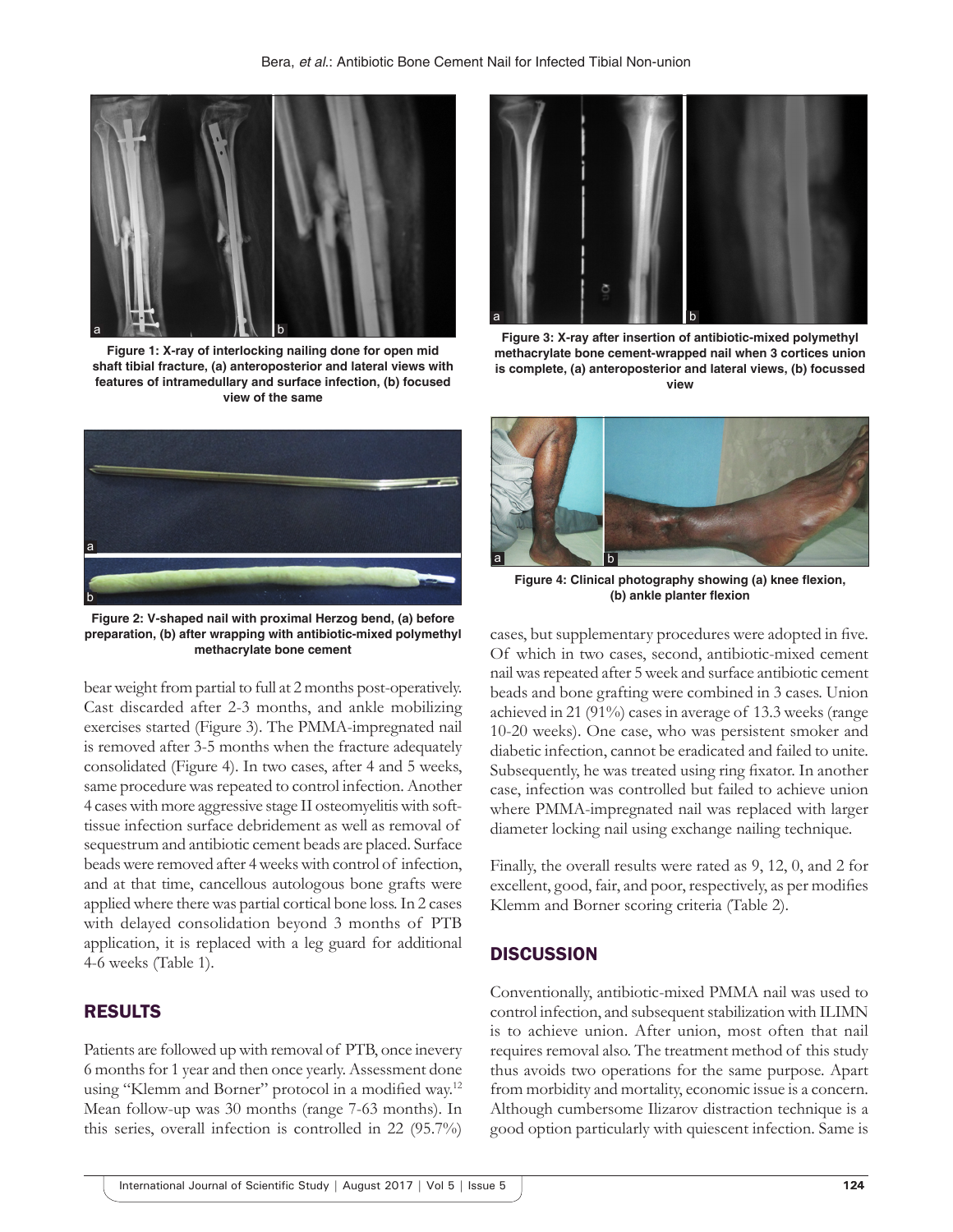| Table 2: Results of the study and rating as per Klemm and Borner criteria with little modification |          |        |                                                                                                 |                               |                                   |                        |  |        |  |  |
|----------------------------------------------------------------------------------------------------|----------|--------|-------------------------------------------------------------------------------------------------|-------------------------------|-----------------------------------|------------------------|--|--------|--|--|
| <b>Total cases</b>                                                                                 |          |        | Infection control $\binom{9}{0}$ Union $\binom{9}{0}$ Average time of infection<br>control (Wk) | Average time<br>of union (Wk) | Grading of results (number and %) |                        |  |        |  |  |
|                                                                                                    |          |        |                                                                                                 |                               | Excellent (%)                     | Good (%) Fair Poor (%) |  |        |  |  |
| 23                                                                                                 | 22(95.7) | 21(91) | 4.5                                                                                             | 13.3                          | 9(39)                             | 12(62.2)               |  | 2(8.7) |  |  |
| Wk: Week                                                                                           |          |        |                                                                                                 |                               |                                   |                        |  |        |  |  |

also applicable for the exchange nail technique.13,14 We had to follow corticotomy and distraction histogenesis in one case and adopted exchange nailing technique in another case. Hence, those options are always applicable in any stage where indicated.

Combined application of vancomycin with gentamycin or tobramycin has been used by many authors with convincing results.7,15-17 Whereas Vatia *et al.* (2017) used vancomycin and teicoplanin combination with good clinical outcome.<sup>11</sup> In this study, vancomycin is used only as in 21 of 23 cases organisms, were sensitive to it. It worked also in those two cases where no organism can be isolated. Longer duration of antibiotic-mixed PMMA nail is not of much problem in terms of tissue response; moreover, it is evident that it can elude antibiotics as long as 5 years though in low quantity but above MIC level.18-22

In the present series, infection developed in 14 cases of close fractures and 9 cases with open fractures. All were treated initially with interlocking intramedullary nail mostly using closed technique. More problems are faced to control infection and to achieve union in open fracture group. Possible reason may be deep intramedullary infection combined with bone surface and soft-tissue infection associated with some bone loss and some local vascular compromisation.5 It appears that the use of "self-releasing antibiotic fixation endomedulary nail(SAFE nail)" application as initial treatment may be thought of. This is a dual core, multiple perforated intra medullary nail with locking facility. There is in built antibiotic impregnated cement inside where antibiotics are permitted to elude through the perforations.<sup>23</sup> Additional procedures such as extraosseous debridement, application of cement beads, and bone grafting are relatively simple procedures with low morbidity.

Natarajan *et al.*24 and Yang *et al.*25 found that average union time is 24.9 weeks and 22.6 weeks, respectively. In the present study, the average union time is 13.3 weeks which is much faster than other techniques. Possible reasons are (1) as there is no locking compression is permitted at non-union site, (2) partial weight bearing with PTB cast stimulates union, (3) reaming improves vascularity at target site, and (4) reamed material acts as bone graft. To ensure the last one, we did not wash after last reaming. PMMA nail do not produce stable fixation. However, PTB cast

supplements stability, fracture stability, and early weightbearing hastens union.

Klemm and Borner assessment system included union time, range of motions of knees and ankle, wasting of muscles of leg, pain at fracture site, and alignment.12 Infection control is not a criterion in it. This is more applicable in non-infected situations. We have modified it by allowing 3 points for different states of infection in place of wasting of leg muscles. In all patients, we found wasting at presentation, persists during treatment. However, at 1-year follow-up, all improved to the presentation state and 5 cases achieved similar girth like that of the sound side.

2-3 months application of PTB is likely to develop stiffness of ankle. We did not see it in the present study. Itching sensation was experienced by all patients but could manage to continue.

During removal of PMMA nail of the first case, we faced a lot of difficulties and continued in other two cases also. This was because of early application of PMMA nail during hot stage. Subsequently, putting them after complete cooling, there is no such problem in remaining cases.

# **CONCLUSION**

In active intramedullary infection with non-union following intramedullary nailing of tibial shaft fracture, antibioticmixed PMMA-impregnated nail use is the best option and is to be put in after complete polymerization. Continuing the same nail till union and augmented with PTB cast will significantly reduce the union time without causing much problem to the ankle joint. Although inconvenience of plaster application is a concern for a small subset of patients.

# REFERENCES

- 1. Blachut PA, O'Brien PJ, Meek RN, Broekhuyse HM. Interlocking intramedullary nailing with and without reaming for the treatment of closed fractures of the tibial shaft. A prospective, randomized study. J Bone Joint Surg Am 1997;79:640-6.
- 2. Young S, Lie SA, Hallan G, Zirkle LG, Engesæter LB, Havelin LI. Risk factors for infection after 46,113 intramedullary nail operations in low- and middle-income countries. World J Surg 2013;37:349-55.
- 3. Makridis KG, Tosounidis T, Giannoudis PV. Management of infection after intramedullary nailing of long bone fractures: Treatment protocols and